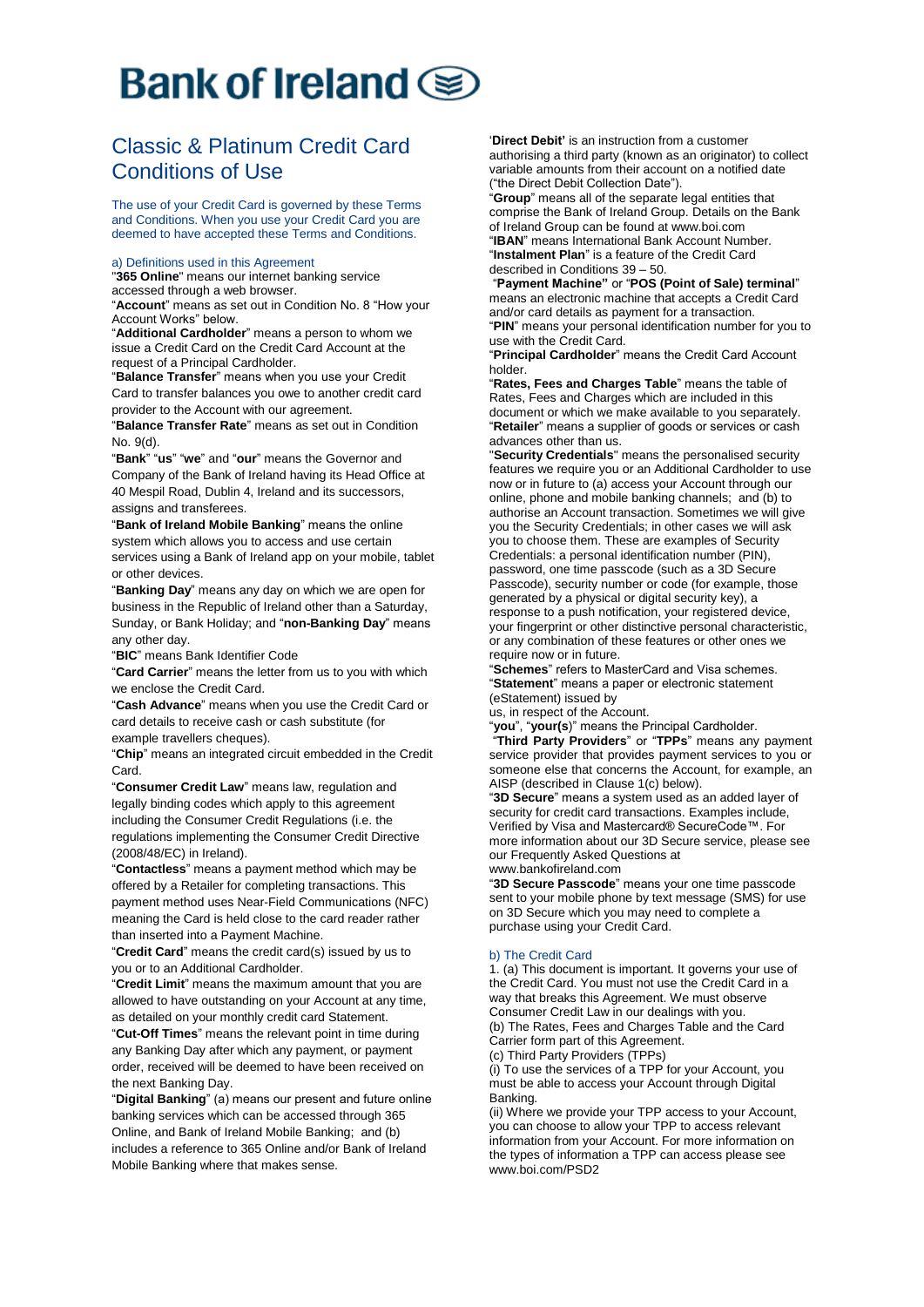# **Bank of Ireland (**

(iii) You are not obliged to use the services of a TPP for the Account but, if you do, it is your responsibility to read the terms and conditions of the TPP. It is also your responsibility to understand exactly what information the TPP will be able to access and how it will be used by them. This should all be covered in your agreement with the TPP. A TPP should be registered with any relevant financial services regulator in order to provide payment services to you.

(iv) A TPP may look for access to your Account, for example, to provide account information services to you. However, we will only allow such access where you have permitted us to allow that.

(v) It is the responsibility of the TPP to ensure any information it holds about you or your Account is secure. (vi) *About Account Information Service Providers ("AISP").*  If we receive an instruction from an AISP to access information about your Account, we will treat this as an instruction from you.

(vii) You can instruct an AISP to access and hold details of your Account by following their procedures (make sure they give them to you). If you do this, you must authorise us to share the information with the AISP by using our online verification processes and your Security Credentials. Once you have done this, the AISP can make any number of requests for access to your Account for up to 90 days and we will obey those requests. Once each 90 day period passes, you need to authorise us again (in the way set out in this clause) if you wish us to continue to share information on your Account with your AISP. (viii) *About Card Based Payment Instrument Issuer ("CBPII").* If we receive an instruction from a CBPII to find out whether money is available in your Account to meet a card payment, we will treat this as an instruction from you. (ix) Where we provide a CBPII access to an Account, you can instruct a CBPII to access your account by following their procedures (make sure they give them to you). If you do this, you must authorise us to share the information with the CBPII by using our online verification processes and your Security Credentials. Once you have done this, you authorise us to answer a CBPPII request to find out whether money is available in your Account to meet a card payment. Once you have authorised us to share such information with the CBPII, the CBPII can make any number of requests for that information (and we will answer them) until you contact the CPBII to cancel your permission to allow them make such requests (you may need to follow their procedures to cancel your permission). (x) At any time you wish you can (a) cancel any service that a TPP provides you that concerns your Account; or (b) any consent or permission you give a TPP that concerns your Account. You may have to follow the TPP's procedure to make sure they cancel their service or stop acting on your consent or permission. If you send your TPP a cancellation when we are processing an instruction from them to get access to information about your Account, it may be too late for us to cancel the instruction; and, if so, you permit us to obey it.

(xi) If you permit a TPP to access your Account we are not responsible for anything the TPP does.

(xii) We may refuse to process a request from a TPP to provide information where we know, or have reasonable grounds to suspect (a) that you have not authorised a TPP to give the instruction; or (b) that the instruction from the TPP may be fraudulent or given by mistake. If we can identify the TPP, we will contact you as soon as we reasonably can in a way we choose, unless the law prevents us from doing so or we reasonably believe it would compromise our security measures. (xiii) We record the instruction you and any TPP give us. If

there is a dispute between you and us or you and a TPP concerning the Account, you agree to accept our records as accurate (unless it is clear we made a mistake).

(xiv) You should contact a TPP directly, if you have any queries or complaints regarding the services they provide you.

(xv) You agree to cooperate with us and give us information we ask for if you have a complaint about your Account and we suspect that a TPP may be responsible for it, for example, because we suspect it is the TPP's fault that an instruction was not carried out or was carried out wrongly or too late.

(xvi) If you use a TPP for services that concern your Account, the TPP will charge their own fees and charges for them. Anything you owe a TPP is in addition to any fees or charges you owe us on your Account.

2. The Credit Card belongs to us. This means we may take it back at any time. If you are asked, you must return any Credit Card(s) immediately to us.

3. The Credit Card, card details and associated Security Credentials (including the PIN) are only to be used by you or an Additional Cardholder if relevant. We see use of the correct Security Credentials with the Credit Card or card details as proof that you or an Additional Cardholder personally carried out the transaction(s) or, if you did not, you or an Additional Cardholder are in breach of a rule in this document concerning the correct use of the Security Credentials or the Credit Card.

4. If you are a Principal Cardholder you must be at least 18 years of age and accept that you will be fully liable for all transactions on the Account, including those made by a secondary/Additional Cardholder on the Account. 5. The Bank may at any time cancel or refuse to renew the Credit Card.

6. You must;

(i) sign the Credit Card as soon as you receive it from us (ii) You must keep your PIN a secret, memorise it, and take all reasonable precautions to prevent anyone else knowing it or using it. You should never write down the PIN or the 3D Secure Passcode or any other Security Credential you use

(iii) always protect the Credit Card. Take all reasonable precaution to ensure the Credit Card and any Security Credential is not lost, mislaid or stolen

(iv) not go over the Credit Limit assigned to you (v) not assume that you can continue to use the Credit Card if you have broken any of the terms and conditions of this Agreement (you should return the Credit Card to us if you have)

(vi) not use the Credit Card before the "valid from" date or after the "until end"

date shown on it

(vii) not use the Credit Card if we cancel or withdraw it (viii) never use your Credit Card as payment for anything illegal.

# Credit limit

7. We will not increase your Credit Limit unless you request an increase but reserve the right to decline any such request. We may reduce your Credit Limit at any time if:

(a) you breach any of these terms and conditions or (b) we give you 2 months' notice in writing.

If your Credit Card is used for a transaction which would bring the outstanding debit balance in excess of the Credit Limit, we reserve the right to authorise or decline such transactions.

# c) How your Account works

8. (a) We open a Credit Card Account (the "Account") for a Principal Cardholder. We record all of the transactions including purchases and cash advances carried out with the Credit Card on the Account. We deduct interest, fees, charges, Government Stamp Duty and any other amounts concerning the Credit Card from the Account. You give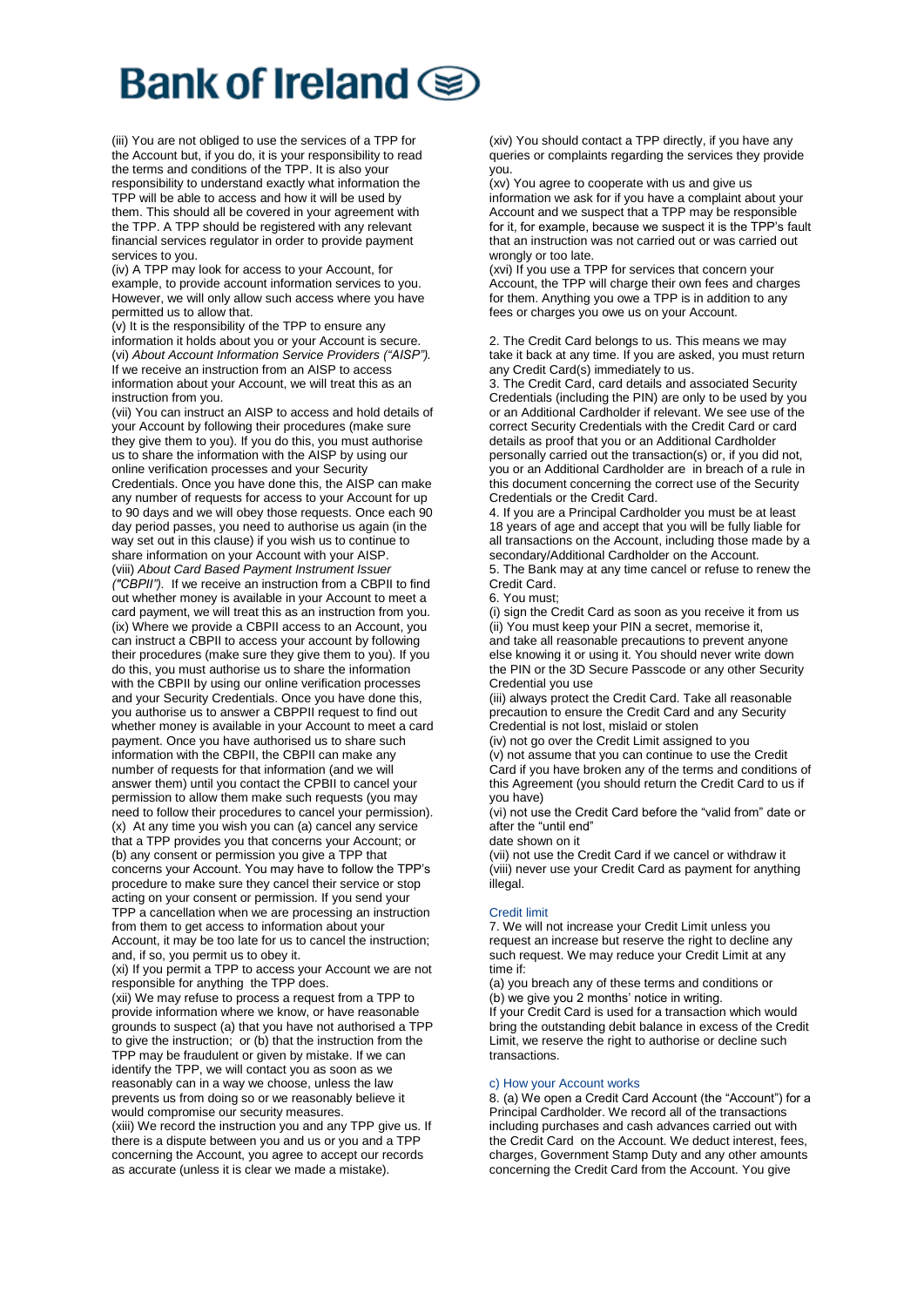your consent to us using your personal information to provide you with payment services.

(b) To avoid paper waste, we will send you terms and conditions with the first card we issue on your account. We may not always include terms and conditions with renewal or replacement cards. The most up to date version of the terms and conditions that apply to your Credit Card can also always be found at www.bankofireland.com. You can also request a copy of your terms and conditions by calling into your local branch.

### Interest

9. (a) Interest Rates. The rates of interest which we will charge you are set out in the Rates, Fees and Charges Table. If you owe us interest, we will show you the interest rates and the amount you owe us in your monthly statement.

(b) Interest Free Periods.

(i) Cash advances: There is no interest free period for cash advances, cash advance fees or cross border handling fees and we will charge interest from the date the cash advance transaction is posted to the Account, unless your account is in credit to fully meet the cash advance, cash advance fee and (or) cross border handling fee. (ii) Cross Border Handling Fees: Purchases: You will not be charged interest on cross border handling fees incurred in conjunction with a purchase if you repay us everything you owe us on the Account as shown on a monthly statement. Cash Advances:There is no interest free period for cross border handling fees and we will charge interest from the date the transaction is posted to the Account. (iii) Purchases: If you repay us everything you owe us on the Account as shown on a monthly statement by the payment date we specify in the monthly statement, we will not charge you interest on any purchases shown in that monthly statement. Otherwise, you forfeit the interest free period and we will charge interest, on each purchase, from the date of the transaction. We charge such interest at the rate we show you on your latest monthly statements. This rate may differ from the rate in force on the date of the cash advance or purchase.

(c) Accrual/Payment. Any interest you owe us accrues daily and we will debit accrued interest from the Account monthly.

(d) Balance Transfers. We charge a reduced rate of interest (the Balance Transfer Rate) on balances you owe to another credit card provider and which you transfer to the Account with our agreement. The Balance Transfer Rate applies in the period which we show in the Rates, Fees and Charges Table. Once this period ends, the standard interest rate for purchases will apply to any part of the transferred balance which you still owe us. The period in which the Balance Transfer Rate applies starts on the date we open the Account. If you transfer a balance after that date, the Balance Transfer Rate will apply for the part of the period (if any) which remains. We may vary the rate of interest for a Balance Transfer but it will always be below the standard interest rate we charge for purchases.

# Statements and minimum payments

10. (a) We will provide you with a Statement at an agreed frequency, generally monthly. Additional Cardholders do not receive Statements.

(b) Once your Account is registered for Digital Banking. you will be provided with eStatements for your Account and will not receive paper copies of documents or statements for your Account. If you request a paper copy of any statement a duplicate fee may be applied. (c) You agree that any obligation to provide you with documents or Statements in these terms and conditions or any other terms and conditions agreed between us, shall be satisfied when we provide you with the relevant eStatement or make it available to you.

(d) Your eStatement can be viewed by you and will be stored by us in accordance with your Digital Banking terms and conditions.

(e) We will send an email notification to you to the email address you have provided for Digital Banking when a new eStatement is available. It is your responsibility to update your email address if it changes. You can do this through Digital Banking.

(f) You can at any time opt to be provided with paper documents and statements by editing your preference on Digital Banking after which documents and/or statements will be issued in paper. You will need to individually select each account for which you want to receive documents and account statements in paper form.

(g) Once an account is registered to receive documents and accounts statement in paper form you will continue to receive eStatements for that account. Your paper documents and statements will be provided at the same frequency as eStatements.

(h) The minimum sum due for payment by you is specified on each Account statement. The minimum sum is the outstanding balance shown on the statement if less than €5 or the greater of €5 or 2.5%of the outstanding balance. You must pay this or more to the Bank within 25 days from your statement date. Failure to maintain monthly minimum payments may result in your Credit Card and the Credit Card(s) of any Additional Cardholders being declined for further authorisations and no longer accepted for purchases or for use in any ATM. We will also be entitled to charge you a Late Payment Fee in the amount set out in the Rates, Fees and Charges Table. (i) Statements will not be issued where

(i) no payment is due by you and (ii) the Account has a credit balance of €5 or less.

# Payments to your Account

11. (a) We will only consider a payment made when it is received by us andcredited to your Account. We will apply payments towards what you owe us in the following order: (i) Any monthly payment due to us under an Instalment Plan(oldest first)

(ii) Cash advances shown on previous statements or latest statement

(iii) Interest on cash advances

(iv) Cash advance fees

(v) Annual Fees

(vi) Insurance premiums

(vii) Account Fees and charges other than annual fees and cashadvance fees

(viii) Interest on any fees and transactions, which you have not paid when due to us, excluding interest on cash advances

(ix) Purchases shown on previous statements or the latest statement

(x) Balance Transfers

(xi) Transactions and amounts you owe us that have not yet appeared on your statement in the same order as above

(xii) Amounts owing but not yet due under Instalment Plan (oldest first)

(b) The proceeds of any cheque lodged to the Account in any currency other than euro will be converted to euro at the exchange rate determined by the Bank on the date such transaction is credited to the Account. The charges which apply are shown in the Rates Fees and Charges Table. If the cheque is later returned unpaid, it will be converted to euro at the exchange rate determined by the Bank on the date such transaction is debited to the Account. The Bank will not be responsible for any losses incurred.

(c) Where you have a Direct Debit set up to make payments to your Account and you make other payments to your Account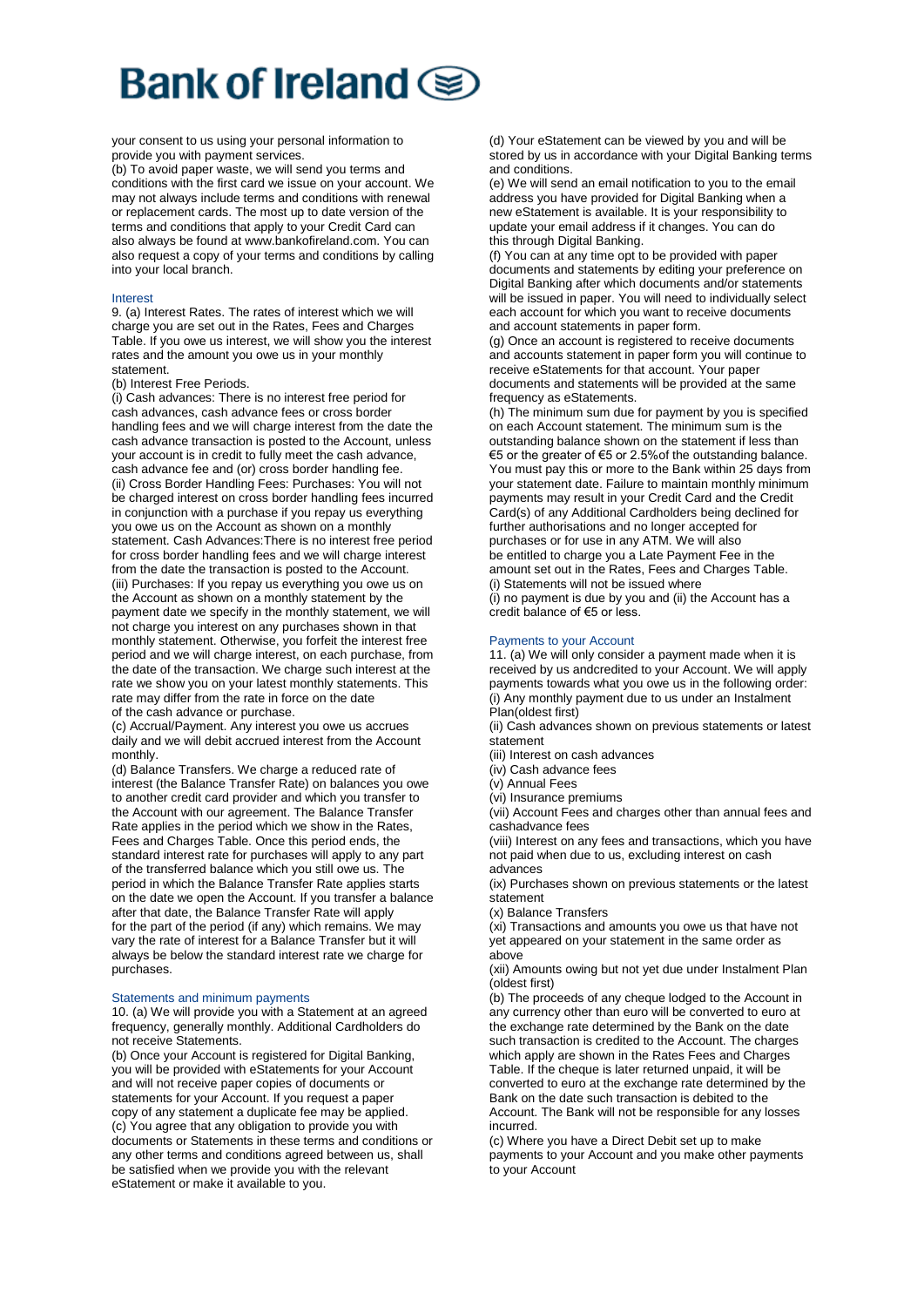(i) more than 4 Banking Days before the Direct Debit Collection Date or

(ii) more than 7 Banking Days before the Direct Debit Collection Date for a new Direct Debit, including where you amend your bank details on your Direct Debit. The amount to be collected by Direct Debit will be reduced by the amount of any such additional payments made. Any additional payments made after the deadlines set out above will not reduce the amount to be collected by Direct Debit.

(d) If an amount is paid in to or out of the Account in error, the Bank may make any necessary correcting entry to the Account without the need for approval from you. In certain circumstances the Bank may request your authority to recover a misdirected payment which has been credited to the Account. If your authority is not forthcoming, the Bank will provide such of your details as may be required to the relevant payer in order to assist their recover of such misdirected payment. (e) You are not permitted to have a credit balance in excess of €20,000 on the Account and no payments should be made that would place the Account in credit above €20,000. At its complete discretion the Bank may process such payments but, if requested to do so by the Bank, you hereby agree to reduce any such credit

balance in accordance with the Bank's request. Where you have been unable to reduce such credit balance within 10 calendar days of the Bank's request to do so the Bank may suspend the operation of the Account until the balance is reduced below €20,000. Notwithstanding the foregoing the Bank may, at its absolute discretion, refund any credit balance in excess €20,000 on the Account to you at any time.

#### Account Transactions

12. (a) You shall be responsible for ensuring the correctness and accuracy of all payment orders to the Account and the Bank will have no obligation to check whether the name of the Account or other information provided with the payment order is correct. (b) You agree that any incoming payment to the Account made by either you or a third party is determined solely on the basis of the BIC and IBAN or Account Number and Sort Code accompanying the payment. Where the BIC and IBAN or Account Number or Sort Code is incorrectly stated on any such incoming payment, the Bank shall have no liability for the non-execution or defective execution of the payment order to the Account. (c) Without liability, the Bank may refuse to act on any incoming or outgoing payment order if the payment order does not contain the BIC and IBAN, or Sort Code and Account Number, or any other necessary unique identifier of the beneficiary. In the event that the Bank refuses to process any such outgoing payment order, the Bank will advise you accordingly.

(d) In respect of payments instructions, the date of receipt of such payment instructions ("D") will, subject to any applicable Cut-Off Times, be that Banking Day where the payment instruction is received by the Bank.If the payment is in Euro, and the financial institution of the payee is located in the EEA, we will ensure that the financial institution of the payee will receive the payment within one banking day of D (D+1). If it is a crossborder payment in Sterling, or other EEA Currency (non-euro), and the financial institution of the payee is located in the EEA, we will ensure that the financial institution of the payee will receive the payment within three banking days of D (D+3). Where the payment instruction is submitted on paper, the processing time may be an extra banking day ((D+2) and (D+4)). Any other payment instructions may take longer to process.

(e) In respect of payments into the Account, (credit payments), the Account will, subject to applicable Cut-Off Times, be credited with the amount of any such payment

on the same Banking Day as the payment is received by the Bank, save where the date of receipt is not a Banking Day in which circumstances the Account may not be credited until the next Banking Day.

#### Disputed or Unauthorised Transactions

13. (a) The Bank recommends that you retain all vouchers/counterfoils to check

them against their monthly statements. You must advise the Bank without undue delay, and no later than thirteen (13) months after the transaction date, of any unauthorised or incorrectly executed transactions. You may advise us free of charge via the Freephone number listed on our website www.bankofireland.com

(b) In the case of a dispute between you and the Bank regarding a transaction, the books and records kept by or on behalf of the Bank (whether on paper, microfilm, by electronic recording or otherwise) shall, in the absence of manifest error, constitute sufficient evidence of any facts or events relied on by the Bank in connection with any matter or dealing relating to the Account.

(c) In the event of an unauthorised transaction out of the Account, the Bank will, subject to 13(d) and 13(e) below, refund the amount of such unauthorised transaction and will restore the Account to the state it would have been in but for the unauthorised transaction.

(d) Where such unauthorised transactions have resulted from the loss, theft or misappropriation of the Credit Card, PIN,3D Secure Passcode or any other Security Credential and where it was reported to the Bank without undue delay you will be liable for such unauthorised transactions up to a maximum of €50, except where it was

undetectable to you, in which circumstances you will have no liability.

(e) Where any unauthorised transactions arise as a result of any fraud by you, or because you have failed intentionally, or because of gross negligence on your part, to fulfil your obligations under these Conditions of Use, you shall be liable for the full amount of such unauthorised transactions.

(f) In the event of any incorrectly executed transaction resulting from the acts or omissions of the Bank, the Bank will refund the amount of such incorrectly executed transaction and will restore the Account to the state it would have been in had the incorrectly executed transaction not taken place. If it is later determined that you were not entitled to the refund, the Bank will be entitled to recover it from your account without further reference to you.

(g) If you use the 3D Secure service, such use will constitute acceptance of the Terms of Use of 3D Secure. These Terms of Use can be found at

www.bankofireland.com/3DSecureTermsOfUse (h) If you use the 3D Secure service, you agree that we can conclude that the transaction was made by you. (i) In the event we suspect or detect any fraud or unauthorised activity on your Account, we may advise you and/or the relevant cardholder via phone call, SMS message or email as appropriate. If we deem it necessary we may block your Account and/or any card issued on the Account and will advise you and/or the relevant cardholder of the block and how it may be removed.

#### d) How the Credit Card works PIN Machines & ATMs

14. The Credit Card may be used in conjunction with the PIN at an ATM displaying the appropriate Credit Card symbol. If you use the Credit Card to withdraw cash from an ATM, daily limits will apply. The daily limit is determined by us and we may vary it at any time. These amounts are available on request at any time. The transaction limit can also vary depending on which financial institution owns the ATM and date of use. We are not obliged to provide ATM facilities and do not have to notify you if we withdraw any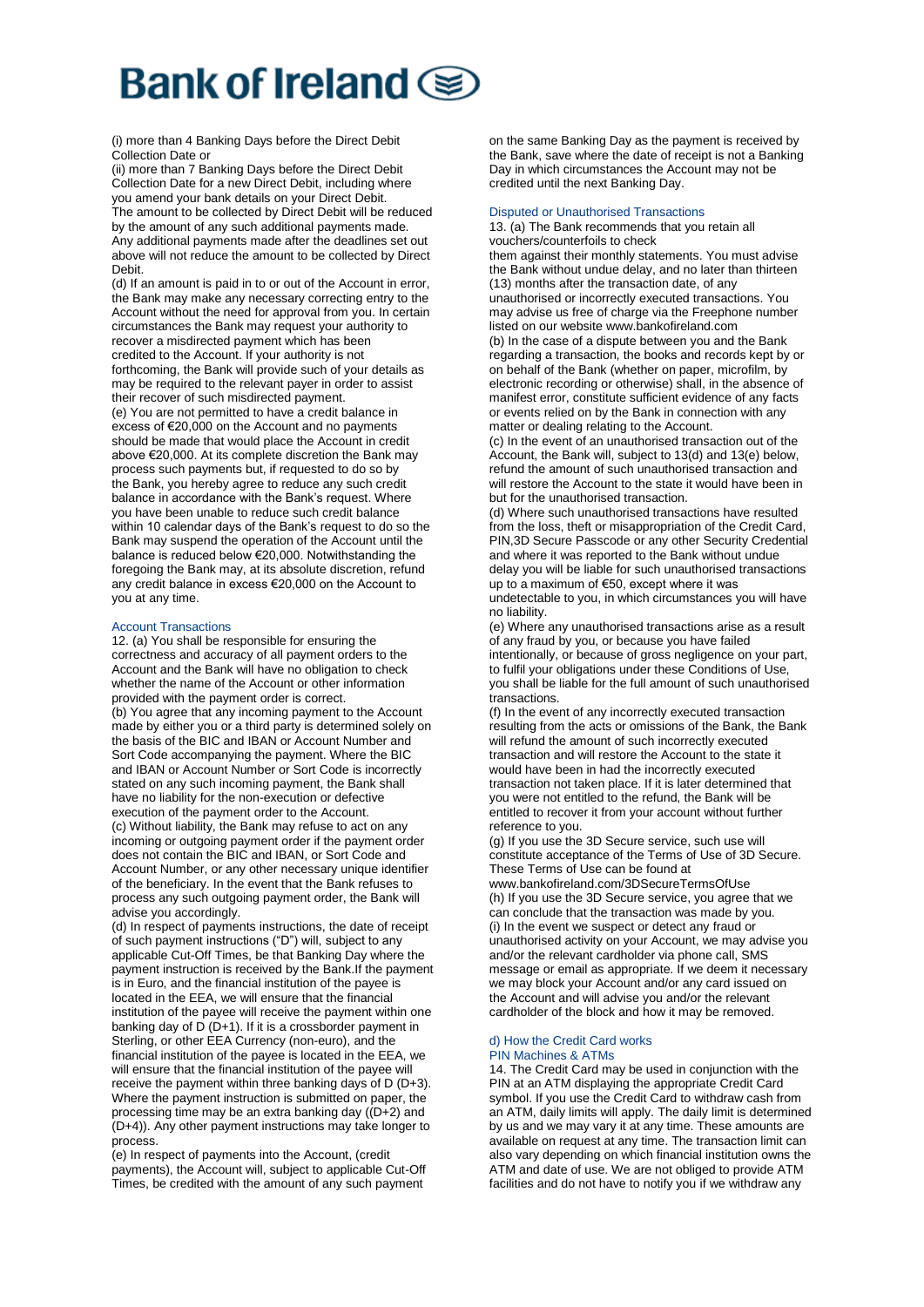# **Bank of Ireland**

ATM or limit its hours of use. The Bank shall not be liable for any loss or damage resulting from failure or malfunction of an ATM or a Credit Card.

#### Contactless transactions

14.1 (i) This clause applies when the Credit Card has been enabled by us to allow you to carry out Contactless transactions.

(ii) You can use the Credit Card to make purchases for small amounts without using the Chip and Pin. (iii) When making a payment using a Contactless Card reader you must place your Credit Card against the reader in the retail outlet. The Credit Card will be detected and the payment is completed without you entering your PIN. From time to time, for your security we may ask you to conduct a Chip and PIN transaction in which case you must insert your Credit Card and enter your PIN. (iv) There is a limit on the value of each Contactless transaction set by the MasterCard Scheme. Full details of the limits are available on our website at www.bankofireland.com.

#### **Retailers**

15. You may use the Credit Card in conjunction with the PIN at a Payment Machine. To authorise a transaction the Cardholder must enter the PIN on the PIN pad attached to the Payment Machine. The amount of the transaction must be confirmed with the retailer at the time of authorisation. The PIN shall not be required to authorise a telephone. mail order or internet transaction, generally known as a cardholder not present transaction. The 3D Secure Passcode or some other Security Credential may be required by us or a retailer to authorise credit card transactions. You must make sure that we have your (and any Additional Cardholder's) up to date mobile phone number to send 3D Secure Passcodes because if we do not have a valid mobile phone number for you or an Additional Cardholder, you or an Additional Cardholder may not be able to use your Credit Card for online transactions.

15.1. If we authorise a payment for you to a Retailer this will immediately reduce the available credit on your Account by the payment amount.

15.2. Some Retailers will apply for a pre authorisation for a payment when you give them your Card number (for example, if you hire a car or book a hotel room). The pre authorisation amount will reduce the available credit on your Account.

16. In no circumstances will the Bank be liable for the refusal of a Retailer to accept or honour the Credit Card. In some cases it may become necessary for a Retailer to obtain specific authorisation from us to honour the Credit Card for a particular transaction even though the amount of that transaction is within your Credit Limit. If we give the Retailer such an authorisation, it will reduce the available balance of your Credit Limit.

17. Sometimes, as part of our system to protect you against fraud, we issue a "referral" message to a Retailer requiring the Retailer to contact the Bank to ensure it is you who have presented the Credit Card. If the Retailer fails to do so and refuses to process the transaction, we are not liable.

18. Where a Retailer wishes to refund you for a purchase you made using the Credit Card we will only credit the Account with the refund on receipt of a properly issued refund voucher or other appropriate verification of the refund by the Retailer and until so credited the Account will be payable in full. Refunds are not treated as payments made to the Account and therefore will not be reflected in the current statement amount due for settlement. The full amount due on the statement must be settled in the normal manner to ensure you maintain the interest free period and any refund received will be recognised and taken into account in the following

Statement. We are not responsible for any goods and/or services that we do not supply. We will have no dealings with a Retailer on your behalf in connection with goods or services supplied by a Retailer.

19. Where you have authorised a Retailer to charge regular or recurring payments to your Credit Card, and you now wish to cancel that authority, you must send a written cancellation notice to the Retailer, and should keep a copy of the letter. Without such a cancellation notice, the Retailer will remain authorised to charge payments to your Credit Card, and we will be unable to block or refund any such payments.

#### Limits & Rules Abroad

20. You can use the Credit Card outside Ireland. If you use the Credit Card abroad it means you are subject to the limits on card usage and to the laws and regulations applicable to the jurisdiction you are in.

21. The amount of any purchase or cash advance in a currency other than euro will be converted into euro at a rate of exchange determined by the Schemes. A Cross Border handling fee is payable on such transactions as is detailed on the Table of Rates, Fees and Charges shown on the Credit Card Agreement.

# Additional Cardholders

22.

(i) You may request us to issue an additional Credit Card on the Account, with a separate PIN and separate Security Credentials for use by a person nominated by you (an "Additional Cardholder"). There is no obligation on us to do so but if we do, the additional Credit Card will be subject to these terms and conditions;

(ii) We may restrict the number of Additional Cardholders permitted on the Account at any time.

(iii) To comply with our obligations regarding anti-money laundering, fraud prevention and the prevention of the financing of terrorism we may require documentation satisfactory to us to evidence the identity and current permanent address of any person you propose to be an Additional Cardholder.

(iv) Additional Cardholders will be bound to observe these terms and conditions to the extent that they apply or are relevant. It is your responsibility to furnish the Additional Cardholder with a copy of these terms and conditions and any subsequent amendments or replacement terms and conditions. You must ensure that the Additional Cardholder complies with these terms and conditions. We will issue additional Credit Cards to the address of the Principal Cardholder.

(v) Transactions carried out by an Additional Cardholder will reduce the available balance on your Credit Limit and are included in the Credit Limit. There is no limitation on the value of transactions or cash withdrawals Additional Cardholders can carry out using their additional Credit Card.

(vi) You are responsible for all transactions carried out by Additional Cardholders and are fully liable to pay us all amounts outstanding on the Account.

(vii) You give us authority to pass on information about the Account or transactions to any Additional Cardholder by electronic or other means. By accepting an additional Credit Card, Additional Cardholders authorise us to pass on information about transactions effected using the additional Credit Card to the Principal Cardholder by electronic or other means. However, no amendments to the Account details or variation of the Credit Limit will be accepted from an Additional Cardholder.

(viii) We may at any time cancel, suspend or block an additional Credit Card issued to an Additional Cardholder. We will cancel an Additional Card at any time if you request us to do so but we may require you to return it to us first (cut in half vertically through the Chip).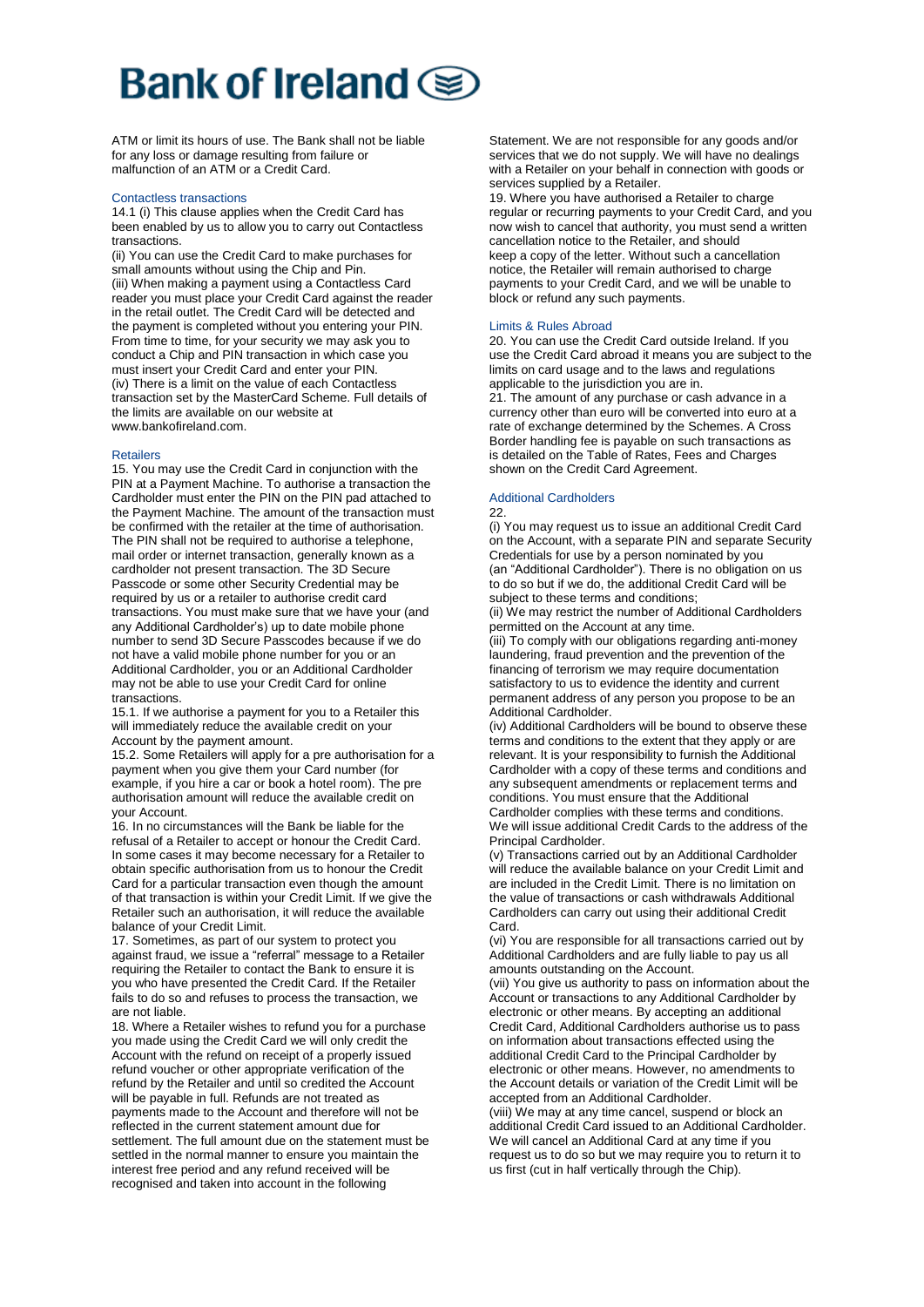# **If you or an Additional Cardholder loses the Credit Card**

23. You must tell us immediately if the Credit Card is lost or stolen or if the PIN, 3D Secure Passcode or any other Security Credential becomes known to any unauthorised person. Call Card Services 1890 706 706 or call +353 56 7757007 (if outside Ireland).You may also contact us free of charge via the Freephone number listed on our website www.bankofireland.com You must also confirm this in writing to us if we request you to. The Credit Card issued to you and any issued to any Additional Cardholder must not be used once you have given us this notification.

24. You must give us, or anyone we appoint to investigate, all available information as to the circumstances of the loss or theft of the Credit Card, or the disclosure of the PIN,3D Secure Passcode or any other Security Credential and must take all reasonable steps to assist us, or any investigator to recover the missing Credit Card. We may need to give information concerning the loss or theft of the Credit Card to appropriate persons and entities and by applying for and accepting the Credit Card you consent to that.

25. If you retrieve a Credit Card which has been reported as being lost, stolen or liable to misuse, it must not be used but must be sent immediately (cut in half vertically through the Chip) to Bank of Ireland Credit Cards, PO Box 1102, Dublin 2.

26. Once you have reported the loss or theft of the Credit Card to us, you will owe us nothing for any transactions carried out after your report.

### If you need a replacement Credit Card

27. Generally, we will replace any Credit Card that expires or is lost or mislaid. We will not replace a Credit Card where you or we have terminated this Agreement or cancelled the Credit Card or for security reasons.

#### If you want to return the Credit Card

28. You can return the Credit Card to us at any time. You will continue to owe us money for the use of any additional Credit Cards on your Account so you should make sure you return those too. You should destroy all Credit Cards by cutting them in half vertically through the Chip. Send the Credit Card(s) back to Bank of Ireland Credit Cards, PO Box 1102, Dublin 2. Be aware that even though you return the Credit Card(s) you will still be liable for Government Duty relating to the Account. You should also ensure that you cancel any direct debits with third parties by writing to them. If you do not do so you will be liable for amounts charged to the account.

# **Termination**

29 (a) You may cancel this Agreement at any time by sending a written notice to the Bank and provided you pay us everything you owe us in connection with the Credit Card and return the Credit Card and any additional Credit cards to us as set out in Clause 22 above.

(b) The Bank may cancel this Agreement at any time on two months notice to you.

(c) In addition to the general right to cancel as set out above, and without any liability to you, the Bank may cancel this Agreement or, at the discretion of the Bank, may immediately block the use or operation of the Credit Card if:-

(i) you die or lose contractual capacity,

(ii) become bankrupt;

(iii) become insolvent (under Irish or other law); (iv) you seek legal protection from your creditors or enter a composition or settlement agreement with your creditors whether under a statutory scheme or otherwise,

(v) you have failed security checks in a manner that the Bank deems unacceptable; or

(vi) there is a reasonable suspicion of unauthorised or fraudulent activity on the Credit Card; or (vii) there has been a breach of these terms and conditions by you. Where any Credit Card is so closed or blocked, you will be notified and, where the Credit Card is blocked, you will be advised as to how the block may be removed.

### e) General Conditions

30. We recommend you read all statement inserts and statement messages as they often contain information of importance to you including notices of changes to this Agreement

31. Where we owe you money we may set off the sum we owe you against anything you owe us in respect of the Credit Card, without your consent and without the need to notify you. Note: if you have any account in credit with us we owe the balance to you and it is covered in this clause. We may also combine and consolidate your accounts with us.

32. If we do not exercise our rights against you following a breach of this Agreement our rights do not change. 33. We will not be liable for any delay or failure in performing any of our obligations in respect of the Credit Card where it arises directly or indirectly from an Act of God, civil disturbance, industrial dispute or any circumstances beyond our control.

34. You accept that we may disclose information and details of the Account and related matters to person(s) who enter into a contract to provide services to us which help us provide Credit Cards to customers.

### f) Amendment of Terms and Conditions

35. (a) We reserve the right to introduce new Terms and Conditions or to vary the existing Terms and Conditions including by varying fees and charges or introducing new ones. If we do so we will inform you of the changes in a way we deem appropriate. If we change or add to these terms and conditions and you do not wish to accept the change you may end this Contract (there will be no charge for ending it) and close your Account but first you must pay us any money, interest, fees, charges or Government Duty that you already owe in connection with your Account. If you do not ask us to end this contract you are deemed to accept the changes which we tell you about on their effective date.

(b) We reserve the right to vary any interest rate relating to the Credit Card and/or the Account. If we do so we will inform you of the changes (in a way we deem appropriate, except when the change is to your benefit. If the change is to your benefit we may make the change immediately and inform you of the change afterwards).

### g) Law and Jurisdiction and Language

36. (a) This Agreement is subject to Irish Law and the Courts of Ireland have jurisdiction in connection with it and the Credit Card.

(b) We will communicate with you in English in relation to the Credit Card and this Agreement.

#### h) Making a Complaint

37. We want to provide you with excellent service at all times and hope we do not give you grounds for complaint. However, if you wish to make a complaint you may do so by writing to us at Group Customer Complaints at the address listed on the complaints page of our website (www.bankofireland.com). You can also inform your bank branch or any branch near you about your problem. You also have the choice to make the complaint to our Customer Care Unit by phone on 0818 200 365 (+353 1 404 4000 if calling from abroad). If we cannot resolve your complaint within five Banking Days, we will respond to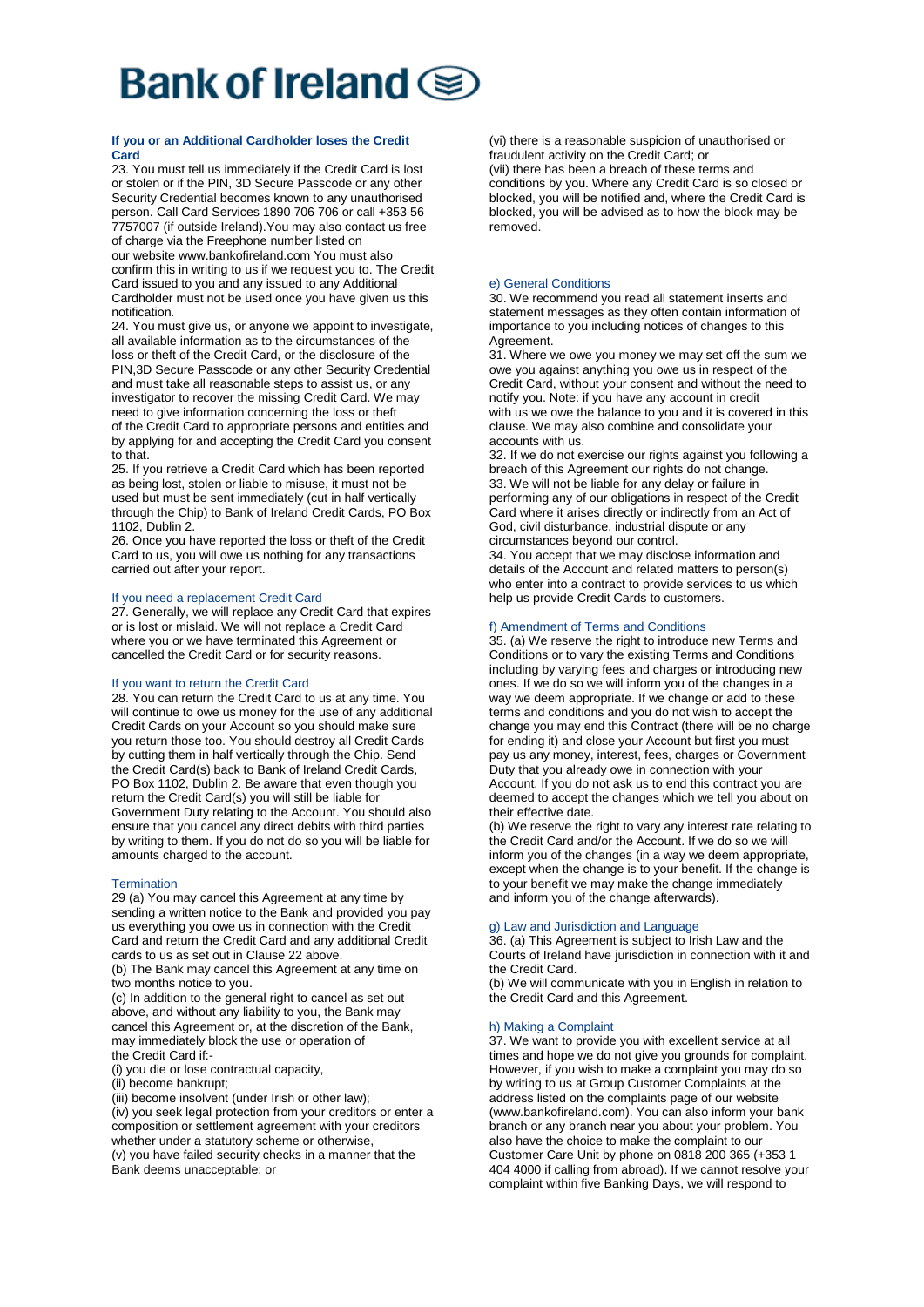# Bank of Ireland @

your complaint in writing, or, if we hold an email address for you, you agree we may respond by email. In the event that you are not satisfied with our response you can refer the matter to the Financial Services and Pensions Ombudsman by writing to The Financial Services and Pensions Ombudsman, Third Floor, Lincoln House, Lincoln Place, Dublin 2, D02 VH29.

### i) Supervisory Authority

38. We are regulated by the Central Bank of Ireland, New Wapping Street, North Wall Quay, Dublin 1, DO1, F7X3. Instalment Plan Terms and Conditions

Please read carefully before availing of the Instalment Plan Feature. You can avail of an Instalment Plan feature on your Credit Card. The terms and conditions of the Instalment Plan are detailed below and these form part of this Agreement. Ring us at 1890 251 251 if you wish to put a purchase on an Instalment Plan.

39. The Instalment Plan is a feature of the Credit Card, which allows you repay us for larger purchases of goods and services made with the Credit Card together with interest at the Instalment Plan Interest Rate, over a 12 month period Instalment Plan.

40. There are restrictions on the type of transactions that can be put on an Instalment Plan. You cannot put the following transactions on an Instalment Plan: (a)cash advances

(b) any transaction which is not the purchase of goods or a service

(c) any amounts automatically debited from the account under this Agreement including fees, charges, Government Stamp Duty, card protection or payment

protection insurance (d) any balance transferred to a deposit or savings

account (e) any purchase which would cause you to break this

Agreement including any purchase/transaction which would cause you

to exceed your Credit Limit (f) any purchase attempted after you break this Agreement

(g) any purchases which are in dispute 41. You can have up to two purchases on an Instalment

Plan at any one time.

42. You cannot put a purchase for less than €500 on an Instalment Plan.

43. You can only put a purchase shown on your latest Credit Card statement on the Instalment Plan and you cannot do so once an amount shown in the statement has already become due for payment. We may allow you to put a purchase shown on other monthly statements on an Instalment Plan as an exception to this rule but if we do all the other rules will still apply.

44. The total of all Purchases you put on Instalment Plans may equal up to 80% of the Credit Limit applicable to the Credit Card. We will not permit you to exceed this limit.

### Instalment Plan Interest Rate and how it works

45. The Instalment Plan Interest Rate is the rate of interest that we apply to purchases moved to an Instalment Plan. This rate is specified on the Rates Fees and Charges Table. This rate is variable and subject to change. The Instalment Plan Interest Rate will always be less than the general interest rate for purchases you make with the Credit Card. Ring us at 1890 251 251 if you wish to put a purchase on an Instalment Plan. We will let you know the Instalment Plan Interest Rate and the monthly repayment amount that will apply before you commit to an Instalment Plan.

46. Once you put a purchase on the Instalment Plan, interest at the Instalment Plan Interest Rate accrues daily on the amount you owe us on the Instalment Plan as it reduces over the period of the Instalment Plan. We will include details of each Instalment Plan in force on your monthly statements.

### Payment & Termination of Instalment Plan

47. You must pay us each instalment of principal and interest under each Instalment Plan on the dates specified by us. If you fail to do this, you will break this Agreement. 48. We can end an Instalment Plan whenever you break this Agreement but we must observe the requirements of Consumer Credit Law if we do this.

49. If an Instalment Plan is ended by you or by us, we will apply interest at the standard rate for purchases made with the Credit Card to amounts

removed from the Instalment Plan and these amounts will be added to the purchases which you must repay us as set out in condition 9 above.

50. You can end an Instalment Plan whenever you wish by ringing us at1890 251 251 or writing to us.

# Card Protection Plan (CPP)

51. CPP Cover is provided by Homecare Insurance Limited, an insurance company authorised by the Prudential Regulation Authority and regulated by the Financial Conduct Authority and Prudential Regulation Authority in the United Kingdom and is regulated by the Central Bank of Ireland for conduct of business rules. Homecare Insurance Limited operates in Ireland under EU freedom of movement provisions and has chosen Irish law to govern your policy. The premium payable (including Stamp Duty payable on the issue of the policy) is set out on your application for cover. Complaints should be addressed to The Complaints Manager, Homecare Insurance Limited, PO Box 3899, Dublin 1, Ireland. If you remain dissatisfied, you may then refer your complaint to the UK Financial Ombudsman Service. CPP is unavailable for sale as an option since February 2012.

#### Platinum Advantage Card

The following additional clauses apply if your Credit Card is a Platinum Advantage Credit Card.

52. You may use the Platinum Advantage Credit Card as a cheque guarantee card to cash your own cheques in our branches on the following conditions:

(a) Each cheque you cash must be (i) in your own name:

(ii) taken from one of our pre printed cheque books, and

(iii) drawn on your personal current account with us;

(b) Each cheque must be in an amount of €635 or less; (c) You may not use the Platinum Advantage Card to cash cheques of a total value of more than €635 on any day; (d) Each cheque must be signed by you in front of one of

our officials; (e) The number of the Platinum Advantage Card must be written on the back of the cheque;

(f) We will take the amount of the cheque from your personal current account and you must have enough money in your personal current account to meet the cheque;

(g) You cannot stop payment on a cheque which is guaranteed by us with the Platinum Advantage Card. 53. You can withdraw cash by using your Credit Card and entering your PIN at any Bank branch.

54. You must pay us an annual fee each year for the Platinum Advantage Credit Card. This amount is detailed on the Table of Rates, Fees and Charges. We will take the fee from the Account. No part of the fee will be refundable by us.

#### **Information about your Distance Contract pursuant to the European Communities (Distance Marketing of Consumer Financial Services) Regulations 2004**

About us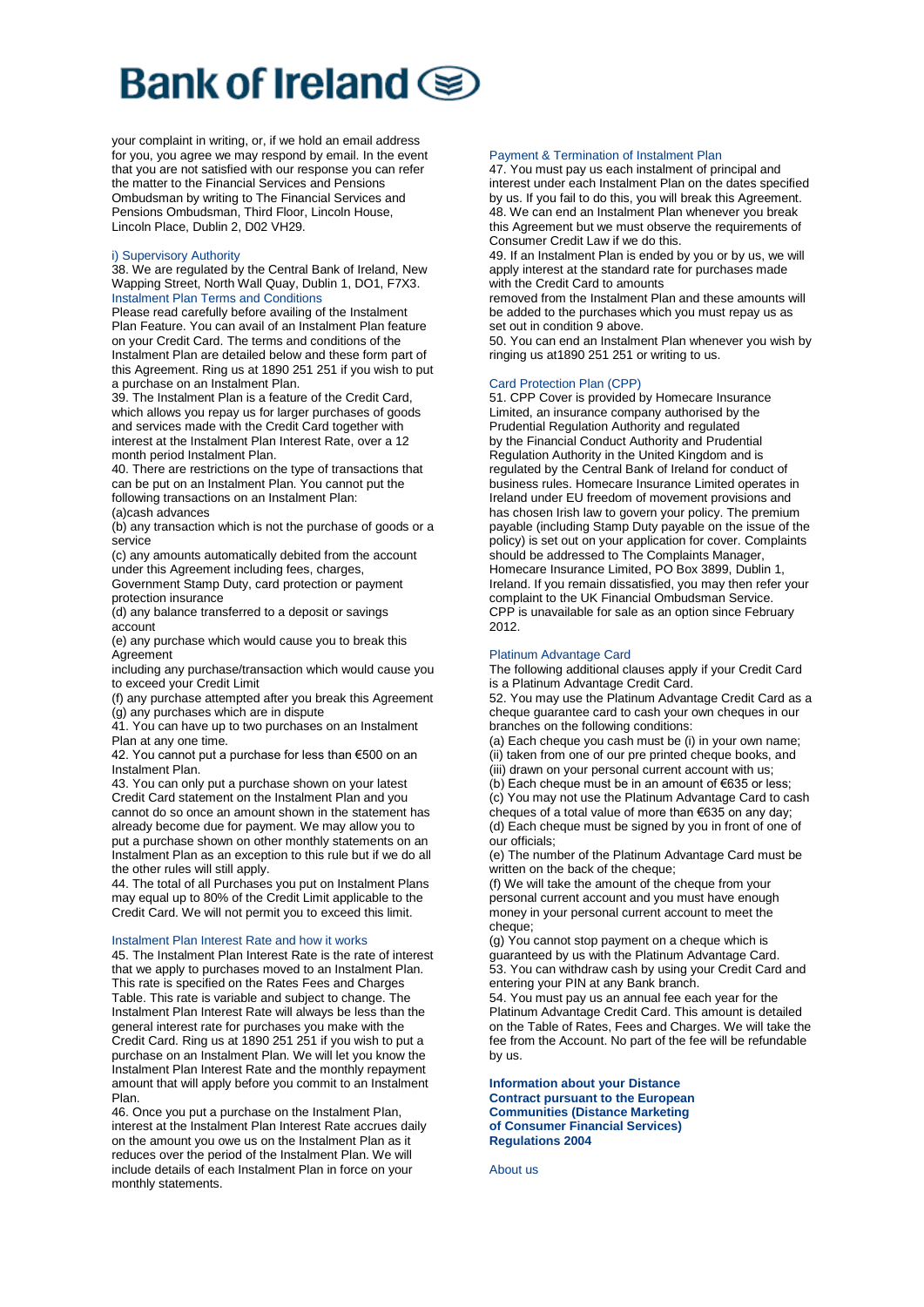The credit card issuer is The Governor and Company of the Bank of Ireland (the "Bank" or "Bank of Ireland"). The Bank's principal business is the provision of financial services. The Bank's Head Office is at 40 Mespil Road, Dublin 4. The Bank's Registered Number in the Companies' Office is C-1 and its VAT

number is IE8Y42002P. If you wish to contact the Bank in connection with the credit card, please write to Bank of Ireland Credit Cards, PO Box 1102, Dublin 2, or contact us on 1890 251 251. Bank of Ireland is regulated by the Central Bank of Ireland.

#### Description of Financial Service

The financial service being supplied by the Bank is a credit card. A credit card may be used, subject to the credit limit agreed between the Bank and the cardholder, to purchase goods or services or obtain cash advances. The Bank will provide the cardholder with a monthly statement showing all transactions which have taken place on the account.

#### Fees and Charges

Interest rates and charges are as set out in your Credit Card Agreement. Government stamp duty (currently €30) applies annually to the credit card account. Payment may be made by direct debit, through Digital Banking, at a Lodgement ATM, by post or in a Bank branch. We reserve the right to vary the interest rate, fees and charges relating to the Credit Card and/or the Account including any shown in the Rates, Fees and Charges Table of the Credit Card Agreement. If we do so we will inform you of the changes (in a way we deem appropriate, except when the change is to your benefit. If the change is to your benefit we will make the change immediately and inform you of the change afterwards).

#### Your Right to Cancel/Termination

You have the right under the Consumer Credit Regulations to withdraw from the Credit Card Agreement within 14 days of the receipt of the Credit Card Agreement. If you want to withdraw from the Credit Card Agreement please write to us at Bank of Ireland Credit Cards, PO Box 1102, Dublin 2. You will be liable for all transactions and all associated charges on your credit card account whether they arise during the 14 day period or not and you must pay these and anything else you owe us in connection with the Credit Card in full by the date which falls 30 days after the date of your withdrawal notice. If you cancel the credit card agreement your purchase/ payment protection insurance, if any, will also be cancelled. If you wish to cancel your card protection insurance, if any, you will need to contact Homecare Insurance Limited at PO Box 3899, Dublin 1. If you do not cancel the agreement during the 14 day period it will continue until it has been terminated under the Credit Card Agreement. Subject to the provisions of the Consumer Credit Regulation, the Bank may at any time cancel or refuse to renew or replace the credit card. The circumstances in which the Bank can terminate the Credit Card Agreement are set out in the Conditions of Use contained in this document.

#### Governing Law and Language

The Credit Card Agreement (which is the establishment of legal relations between you and us in connection with the Credit Card) will be governed by and construed in accordance with the laws of Ireland, and the courts of Ireland shall have exclusive jurisdiction to resolve any disputes in connection with such matters. The English language will be used for the purpose of interpreting the Conditions of Use and for all communication in connection with the credit card.

Making a Complaint

We want to provide you with excellent service at all times and hope we do not give you grounds for complaint. However, if you wish to make a complaint you may do so by writing to us at Group Customer Complaints at the address listed on the complaints page of our website (www.bankofireland.com). You can also inform your bank branch or any branch near you about your problem. You also have the choice to make the complaint to our Customer Care Unit by phone on 0818 200 365 (+353 1 404 4000 if calling from abroad). If we cannot resolve your complaint within five Banking Days, we will respond to your complaint in writing, or, if we hold an email address for you, you agree we may respond by email. In the event that you are not satisfied with our response you can refer the matter to the Financial Services and Pensions Ombudsman by writing to The Financial Services and Pensions Ombudsman, Third Floor, Lincoln House, Lincoln Place, Dublin 2, D02 VH29.

#### Warning about Missing Payments

If you fail to make your monthly payment to us your credit card may be declined and/or we may terminate the Credit Card Agreement. This may mean, for example, that the Credit Card will not be accepted for purchases or at an ATM. You may also have to pay us a late payment fee (see the Rates, Fees and Charges Table in the Credit Card Agreement. Your credit rating may be affected.